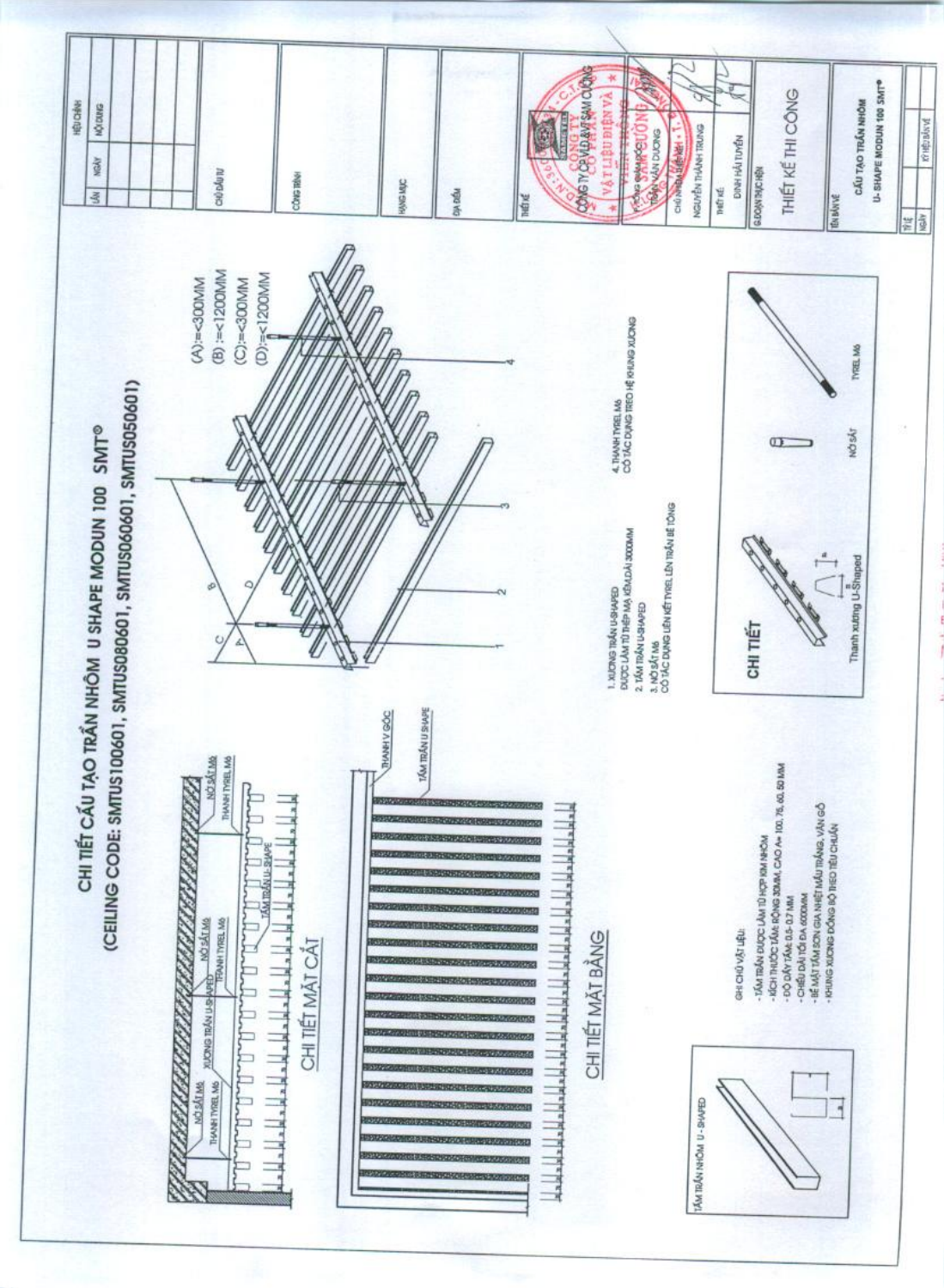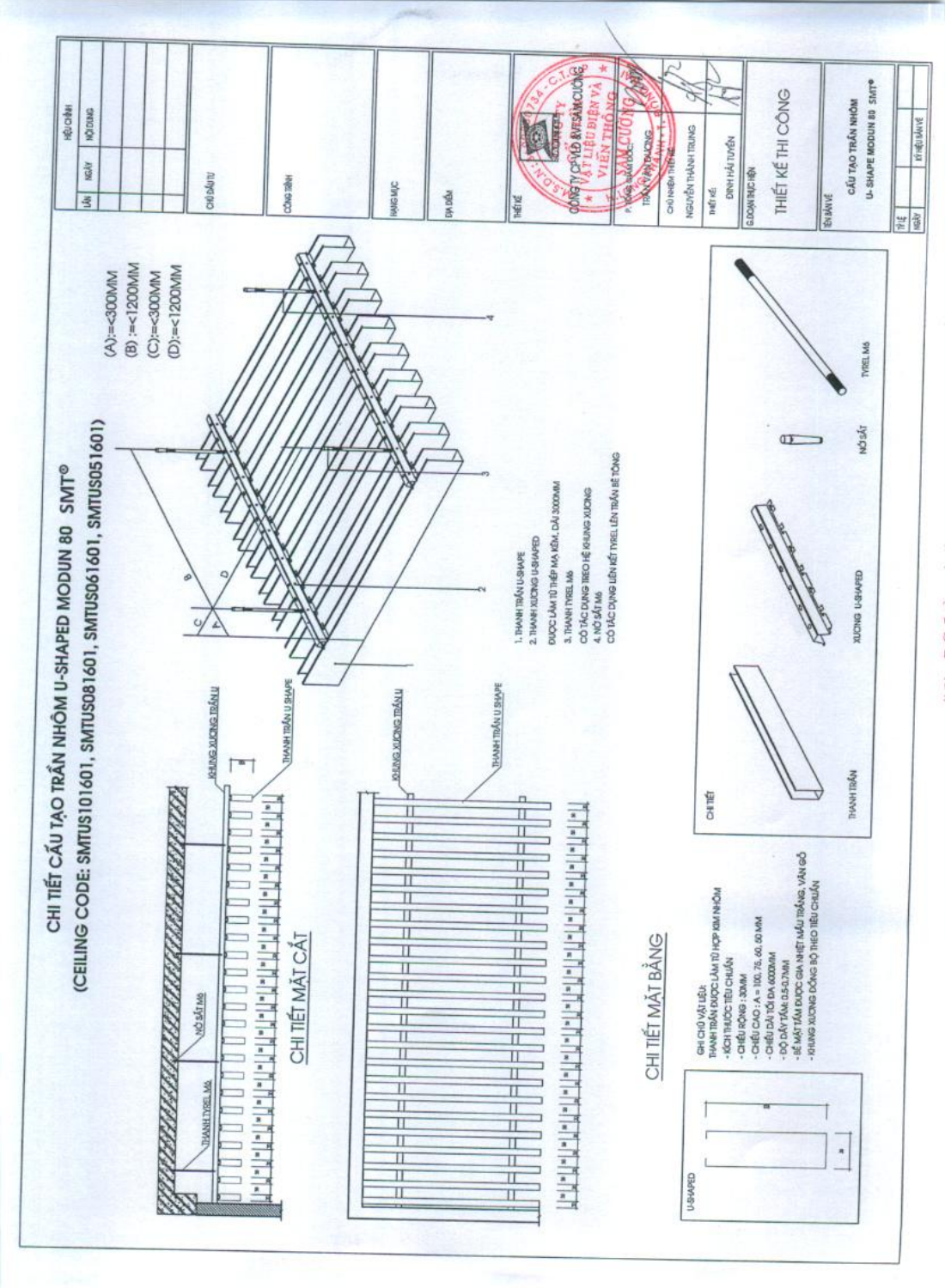

CÔNG TY CP VẬT LIỆU ĐIỆN VÀ VIỄN THÔNG SAM CƯỜNG Địa chỉ: KCN Long Thành, Tam An, Long Thành, Đồng Nai VPDD: 135/16 Nguyễn Hữu Cảnh, P.22, Q. Bình Thạnh, TP. HCM Điện thoại: 0283.5513734 Fax: 0283.5513735

## ĐỊNH MỨC VẬT TƯ THI CÔNG TRẢN NHÔM

Hệ trần: Trần Nhôm U- Shape Modun 100 Ceiling Code: SMTUS100601,SMTUS080601,SMTUS060601,SMTUS050601

DVT: M2

| <b>STT</b> | Mã SP                                                       | Tên                     | Quy Cách                                              | Don vi     |          |          |         |
|------------|-------------------------------------------------------------|-------------------------|-------------------------------------------------------|------------|----------|----------|---------|
| A          |                                                             | Vật tư chính            |                                                       |            | Dinh mức | Hao hut  | Ghi Chú |
|            | SMTUS100601,<br>SMTUS080601,<br>SMTUS060601,<br>SMTUS050601 | Tấm trần                | 100x30x0.6,<br>75x30x0.6,<br>60x30x0.6,<br>50x30x0.5, | m          | 10       | $3 - 5%$ |         |
| B.         |                                                             | Phụ kiện                |                                                       |            |          |          |         |
|            | <b>SMTTXU74062</b>                                          | Thanh xuong U modun 100 | 3m                                                    |            |          |          |         |
| C          |                                                             | Vật tư phụ              |                                                       | $^{\rm m}$ |          | $5 - 8%$ |         |
|            | SMTVTP0601                                                  | ty ren M6               |                                                       |            |          |          |         |
|            | SMTVTP0602                                                  | tắc ke đạn M6           |                                                       | m          | 0.6      |          |         |
|            | SMTVTP0603                                                  | Dai ốc M6               |                                                       | chiếc      |          |          |         |
|            |                                                             |                         |                                                       | chiêc      |          |          |         |
|            |                                                             |                         |                                                       |            |          |          |         |
|            |                                                             |                         |                                                       |            |          |          |         |

Ghi Chú:

Trên đây là định mức dành cho trần vuông vức, diện tích > 100m2.

Duyệt



*Crân Văn Dương* 

**PGD TTKDTN** 

Người Lâp

Đinh Hải Tuyền

Nguyễn Chành Crung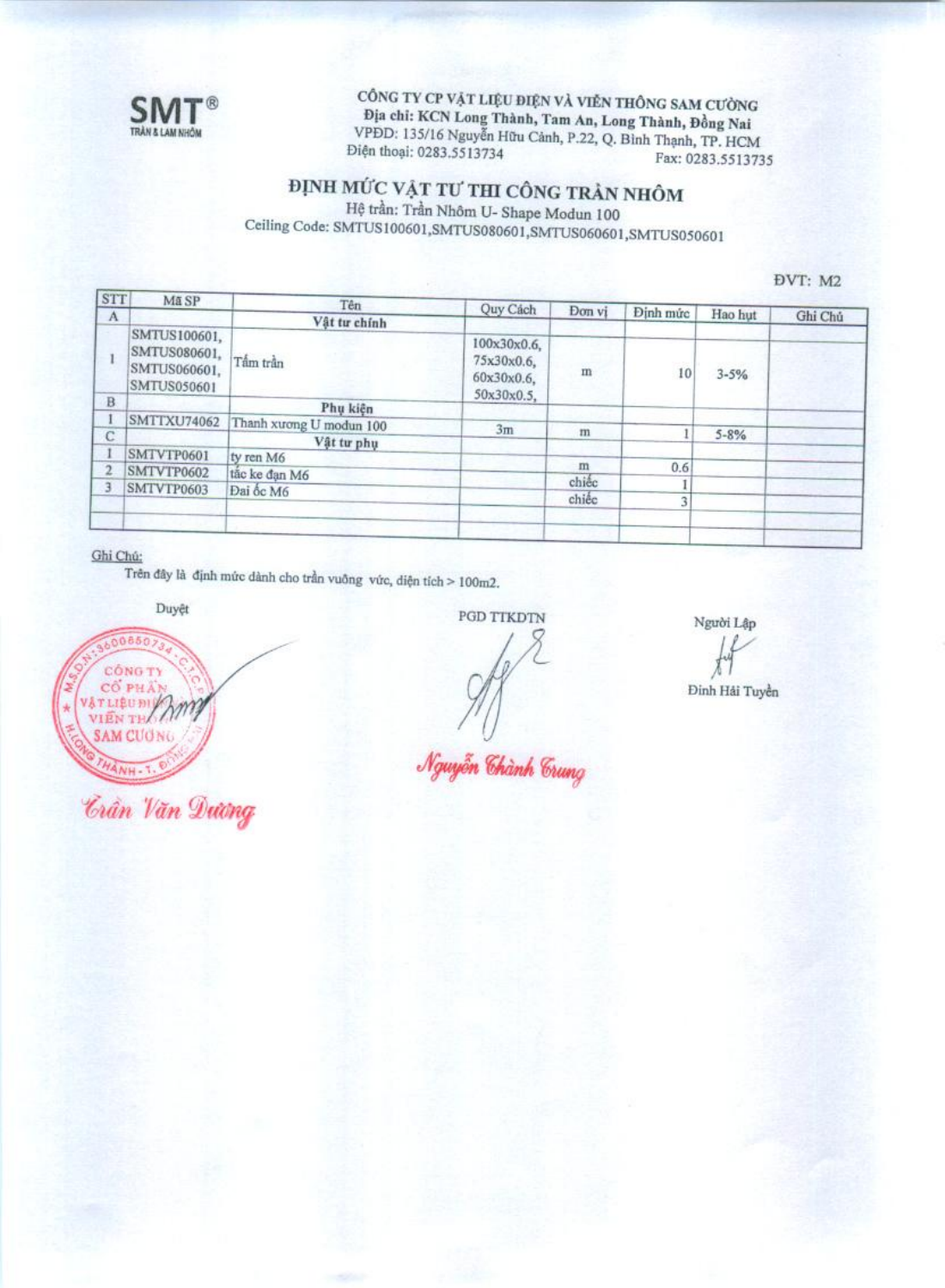

CÔNG TY CP VẬT LIỆU ĐIỆN VÀ VIỀN THỐNG SAM CƯỜNG Địa chỉ: KCN Long Thành, Tam An, Long Thành, Đồng Nai VPĐD: 135/16 Nguyễn Hữu Cảnh, P.22, Q. Bình Thạnh, TP. HCM Điện thoại: 0283.5513734 Fax: 0283.5513735

## ĐỊNH MỨC VẬT TƯ THI CÔNG TRẦN NHÔM

Hệ trần: Trần Nhôm U- Shape Modun 20 Ceiling Code: SMTUS101601,SMTUS081601,SMTUS061601,SMTUS051601

DVT: M2

| <b>STT</b> | Mã SP                                                       | Tên                    | Quy Cách                                              | Don vi | Định mức | Hao hut  |         |
|------------|-------------------------------------------------------------|------------------------|-------------------------------------------------------|--------|----------|----------|---------|
| A          |                                                             | Vật tư chính           |                                                       |        |          |          | Ghi Chú |
|            | SMTUS101601,<br>SMTUS081601,<br>SMTUS061601,<br>SMTUS051601 | Tấm trần               | 100x30x0.6,<br>75x30x0.6,<br>60x30x0.6,<br>50x30x0.5, | m      | 12.50    | $3 - 5%$ |         |
| B          |                                                             | Phu kiên               |                                                       |        |          |          |         |
|            | <b>SMTTXU74062</b>                                          | Thanh xương U modun 80 | 3m                                                    | m      |          |          |         |
|            |                                                             | Vật tư phụ             |                                                       |        |          | $5 - 8%$ |         |
|            | SMTVTP0601                                                  | ty ren M6              |                                                       | m      |          |          |         |
|            | SMTVTP0602                                                  | tão ke dan M6          |                                                       |        | 0.6      |          |         |
|            | SMTVTP0603                                                  | Đai ốc M6              |                                                       | chiếc  |          |          |         |
|            |                                                             |                        |                                                       | chiếc  |          |          |         |
|            |                                                             |                        |                                                       |        |          |          |         |
|            |                                                             |                        |                                                       |        |          |          |         |

#### Ghi Chú:

Trên đây là định mức dành cho trần vuông vức, diện tích > 100m2.



*Trần Văn Dương* 

**PGD TTKDTN** 

Người Lập

Đinh Hải Tuyền

Nguyễn Chành Crung